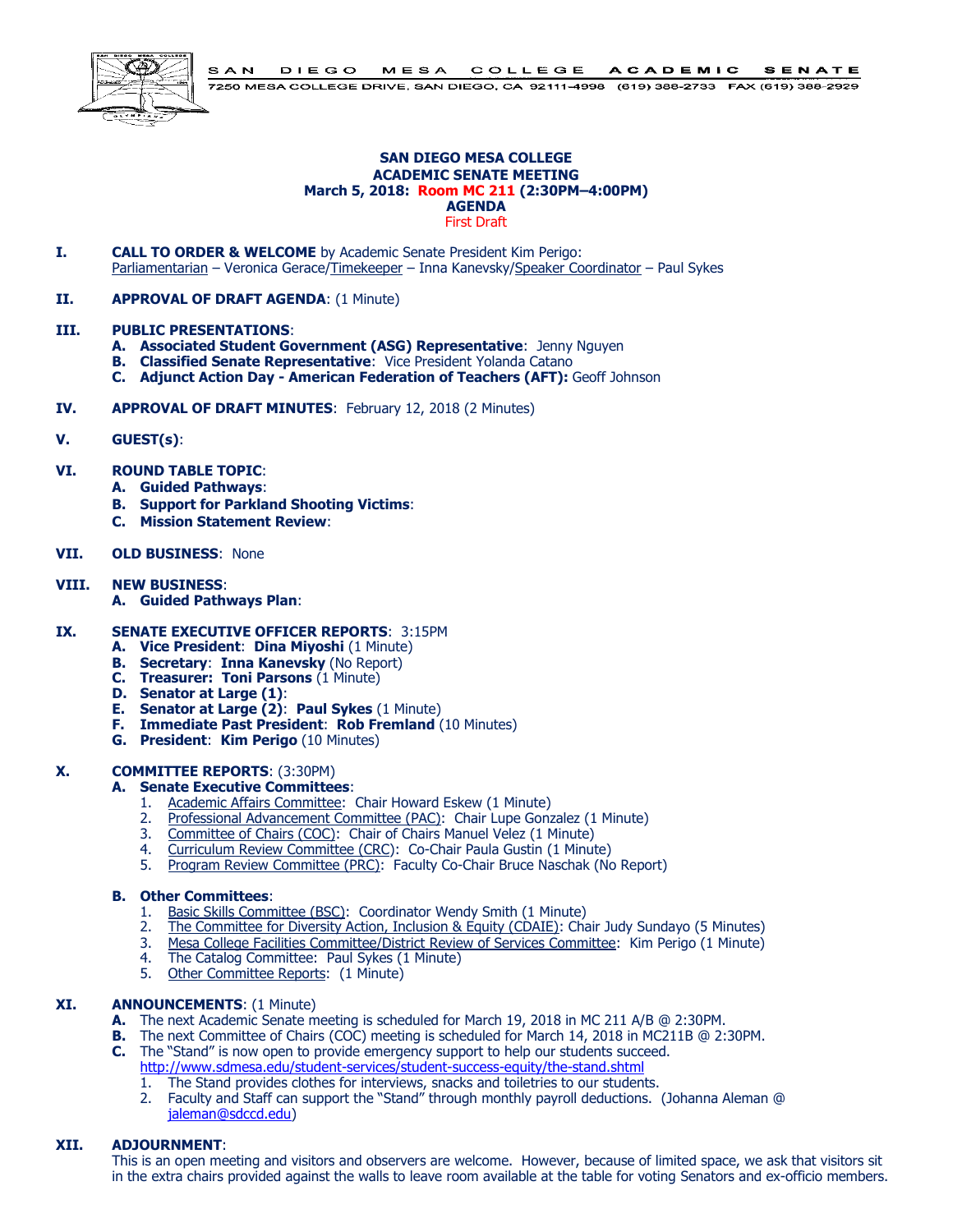

#### **SAN DIEGO MESA COLLEGE ACADEMIC SENATE MEETING February 12, 2018: Room MC 211 (2:30PM–4:00PM) MINUTES** First Draft

### **Present**:

Academic Senate President Kim Perigo, Evan Adelson, Carlynne Allbee, Leela Bingham, Isaac Arguelles-Ibarra, Bill Brothers, Henry Browne, Leslie Cloud, Moe Ebrahimi, Howard Eskew, Karen Geida, Veronica Gerace, Lou Ann Gibson, Guadalupe "Lupe" Gonzalez, Helen Greenbergs, Alison Gurganus, Paula Gustin, Bill Hoefer, Sharon Hughes, Candace Katungi, Michael Kidwell, Kim Lacher, Dina Miyoshi, Bruce Naschak, Michelle "Toni" Parsons, Anthony Reuss, Robert Sanchez, Judy Sundayo, George Svoboda, Paul Sykes, Gwen Ulrich-Schlumbohm, Manuel Velez, Lauren Wade, Walter "Duane" Wesley, George Ye and guests Counselor Cynthia Rico, Classified Senate Vice President Yolanda Catano, Classified Senate Treasurer Charlie Lieu and ASG Representative Jenny Nguyen

### **Absent**:

Gina Abbiate, John Crocitti (Excused), Donna Duchow, Rob Fremland (Proxy to Paula Gustin), Amanda Fusco, Larry Horsman, Holly Jagielinsk (Excused), Inna Kanevsky (Excused), Jonathan McLeod (Proxy to Dina Miyoshi), Steven Siegel, Shannon Shi (Excused) and Jorge Villalobos

**XIII. CALL TO ORDER & WELCOME** by Academic Senate President Kim Perigo @ 2:30PM. Parliamentarian - Veronica Gerace/Timekeeper - Inna Kanevsky/Speaker Coordinator - Paul Sykes

# **XIV. APPROVAL OF DRAFT AGENDA**:

Motion to approve:<br>M/S **M/S** Sykes/Gibson **UNANIMOUS** 

# **XV. PUBLIC PRESENTATIONS**:

# **A. Associated Student Government (ASG) Representative**: Jenny Nguyen

- 1. ASG Conference: April 2018 (Most likely April  $27<sup>th</sup>$  during Cultural Unity Week.)
	- a. Please let Jenny know if you would like to be a speaker.
- 2. Mesa College 2018 Martin Luther King Junior Parade Float:
	- a. Academic Senate President Kim Perigo thanked the ASG for assisting in the creation of a great float this year.
- **B. Classified Senate Representative**: Vice President Yolanda Catano & Treasurer Charlie Lieu
	- 1. Guided Pathways:
		- a. Yolanda reported the Classified Senate is working with the Academic Senate on Guided Pathways.
	- 2. Classified Spirit Night: Tomorrow Night (Dave & Busters')
		- a. The proceeds will help fund the Classified Senate's student scholarships.
		- b. Please contact Charlie and Yolanda if you have questions.
	- 3. Academic Senate President Kim Perigo thanked the Classified Senate for sponsoring so many events.
- **XVI. APPROVAL OF DRAFT MINUTES**: December 11, 2017 Motion to approve: **M/S Gerace/Eskew Gerace/Eskew UNANIMOUS**
- **XVII. GUEST(s)**: None

### **XVIII. ROUND TABLE TOPIC**:

**A. Guided Pathways (GP)**: Academic Senate President Kim Perigo

1. Guided Pathways Task Force: Faculty Members

- Howard Eskew (Academic Affairs Committee Chair) Business/Accounting
- Mark Manasse (Tutoring Center Director)
- Kim Perigo (Academic Senate President) Communication Studies
- Cynthia Rico (Counselor)
- Manuel Velez (Chair of Chairs) Chicano/Chicana Studies

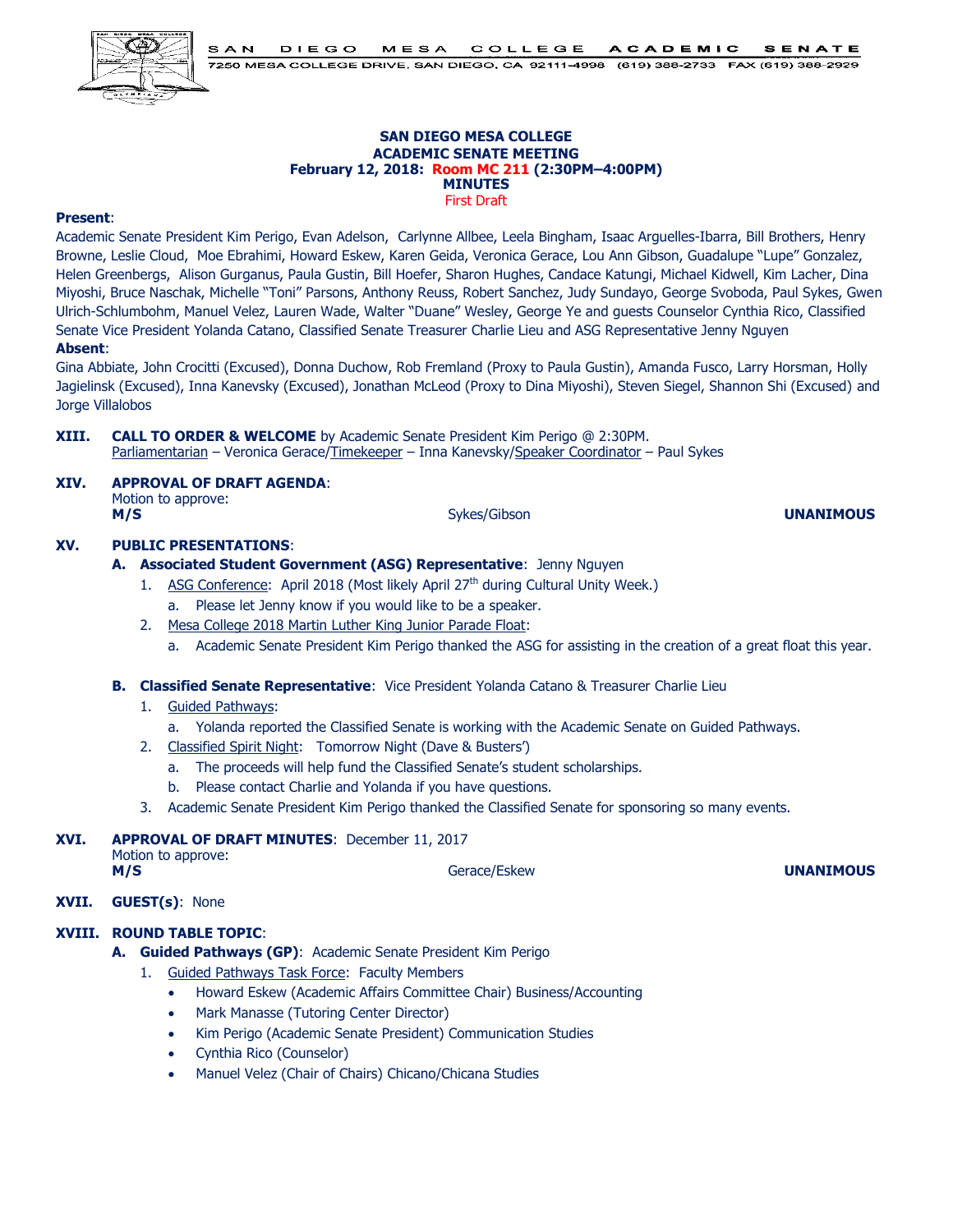- a. The task force will review the following:
	- Basic Skills
	- Career Services
	- **Instruction**
	- **Tutoring**
- b. We need to determine where we are going.
- c. Manuel Velez said we need to find out what Technology piece we are missing.
- d. We need every Senator to ask their constituents for feedback.
	- We only received 11 survey responses.
		- Helen Greenbergs said the small number of responses may be because respondents have to put their name on the survey and Faculty still needs clarity regarding what GP means.
	- Please send your Faculty's feedback to Kim Perigo by this Wednesday.
		- \* The next Guided Pathways Task Force meeting is this Thursday.
- e. We need to determine what Faculty wants to see happen as we move forward.
- f. Please keep an eye out for emails regarding GP.
- g. We need reassigned time for Faculty to clean up our curriculum including removing deactivated courses. Mesa College currently offers 13 different Liberal Arts degrees.
- g. Task Force member Cynthia Rico said we need a clear picture of what each of the 14 elements means at Mesa College.
	- How do we globally leverage what we are already doing for all our students?
- h. Carlynne Allbee reported she was able to gain a better understanding of GP after attending a leadership meeting with the four (4) Academic Senate Presidents at City College.
- 2. Guided Pathways Self-Assessment:
	- a. We were asked to review the 14 areas of the self-assessment by importance during the spring 2018 convocation.
	- b. The Academic Senate will need to receive the draft self-assessment for review by March 5<sup>th</sup> in order to vote on the self-assessment by March 19<sup>th</sup> in order to meet the submission deadline.

# **XIX. OLD BUSINESS**: None

#### **XX. NEW BUSINESS**:

#### **A. Resolution 18.2.1 - Constitution Senate Election Change**: Perigo

- 1. Remove "President" from the list of Senate Executive Election List.
	- a. The Faculty only elects a President-Elect who serves one year as President-Elect before assuming the position of Academic Senate President.
	- b. Becca Arnold asked if it is clear that the President-Elect becomes the President in the constitution. • Kin Perigo said yes.

Motion to suspend the rules and vote on the resolution today: Sykes/Allbee **UNANIMOUS** 

| v<br>v |
|--------|
|        |

Motion to approve:

**M/S** Velez/Gonzalez **UNANIMOUS**

### **XXI. SENATE EXECUTIVE OFFICER REPORTS**:

### **H. Vice President**: **Dina Miyoshi**

- 1. Equivalency Applications:
	- a. A reminder that all Equivalency Applications go through the Academic Senate.
	- Please send you Equivalency Applications to Dina.
- 2. Committee Vacancies:
	- a. Please let Dina know if you need a Faculty Representative on your committee.
		- Dina is working to fill current Faculty vacancies.
- 3. Kim Perigo said committees are required to report out.
	- a. Dina said she is still trying to out find which committees on campus need Faculty representation.

### **I. Secretary**: **Inna Kanevsky** (No Report)

# **J. Treasurer: Toni Parsons**

- 1. Account Balances: (\$571.66 Savings) (\$922.39 Checking) (\$280 to be Deposited) (Grand Total \$1774.05)
- 2. Scholarship Applications: We still need application readers.
- **K. Senator at Large (1)**: **Shannon Shi** (No Report)
- **L. Senator at Large (2)**: **Paul Sykes** (No Report)
- **M. Immediate Past President**: **Rob Fremland** (No Report)
- **N. President**: **Kim Perigo**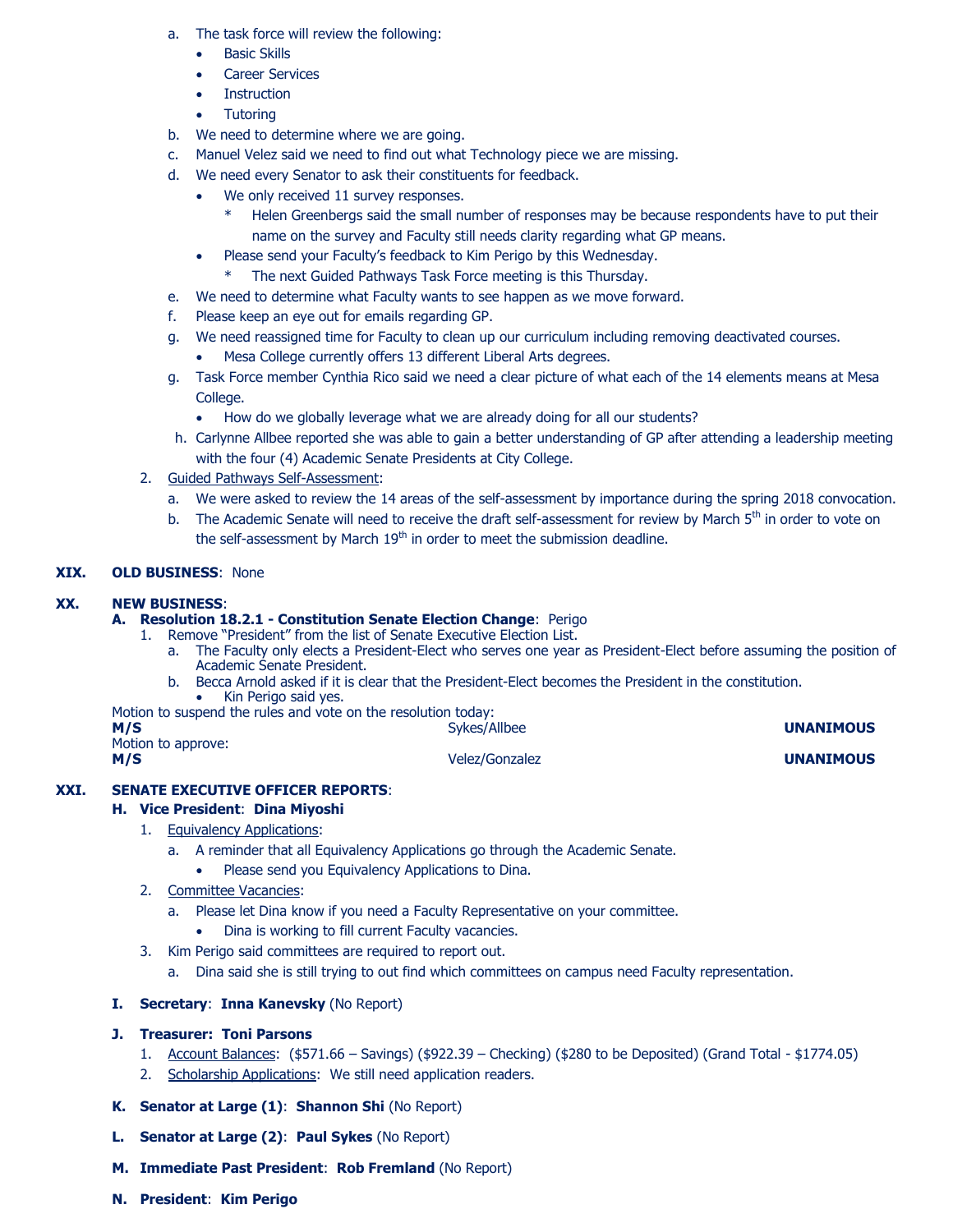- 1. California Community College (CCC) Funding Proposal: Kim forwarded the proposal document
	- a. Kim hopes the Academic Senate for California Community College (ASCCC) will oppose it.
	- b. The California Community College Chief Financial Officers (CFOs) will have a different proposal.
	- c. The Chief Executive Officers (CEOs) will also have their own proposal.
- 2. Free Speech Statement:
	- a. Kim is working on a Free Speech Statement for the Academic Senate.
	- b. Kim would like the Free Speech Area at Mesa College to be named after a Civil Rights leader.
- 3. Scheduling Student Activities on Campus:
	- a. Please schedule your events using the standard time block for three (3) unit classes.
		- It will allow more students to attend the entire event.
- 4. Transferring Students: There are so many hurdles for our students who want to transfer to four-year institutions.
- 5. US Supreme Court Ruling on Unions: There will be a ruling this session.
	- a. Kim Perigo and Howard Eskew will attend the Working People March on Saturday (February 24, 2018) @ 3:30PM at the San Diego Convention Center Park.

# **XXII. COMMITTEE REPORTS**:

# **A. Senate Executive Committees**:

- 1. Academic Affairs Committee: Chair Howard Eskew
	- a. Howard reported the committee completed the following draft documents:
		- Guided Pathways Research Paper
		- Position Paper #2 Curriculum Balance (With a Distance Education Component)
	- b. The committee will develop a Mesa Committees survey for Academic Senate Vice President Dina Miyoshi this semester.
- 2. Professional Advancement Committee (PAC): Chair Lupe Gonzalez
	- a. Faculty Vacancy: The committee needs a representative from Social/Behavioral Sciences and Multicultural Studies.
	- b. Sabbatical Applications: Due to your Deans on February 20<sup>th</sup>.
		- The sabbatical applicant is responsible for obtaining their Department Chair and Dean's signatures and turning the application in through the room A117 (Academic Senate) door mail slot on time.
	- c. Spring 2018 Salary Advancement Deadline: The proposals/completions are due to the committee by February  $14<sup>th</sup>$ .
		- Approved Salary Advancements will be effective on your April 2018 pay warrant.
- 3. Committee of Chairs (COC): Chair of Chairs Manuel Velez (No Report)
- 4. Curriculum Review Committee (CRC): Co-Chair Paula Gustin
	- a. Department Chairs need to check CurriUNET for their course updates.
	- b. This is a good time to review your course and program contents.
	- c. Administrator Evaluations:
		- Paula asked about the evaluation process for administrators.
			- \* Kim Perigo said administrators can select their evaluators, just like Faculty.
	- d. Kim Perigo asked the Senators if a district-wide meeting has been scheduled for their disciplines.
		- Kim will check with Vice Chancellor Stephanie Bulger.
- 5. Program Review Committee (PRC): Faculty Co-Chair Bruce Naschak
	- a. Bruce reported every program met the submission deadline.
	- b. The committee is trying to make the comprehensive six-year cycle more clear.
		- There are now 12 main questions with sub-questions.
	- c. A survey was sent to Lead Writers and Liaisons.
		- Please provide your feedback and suggestions.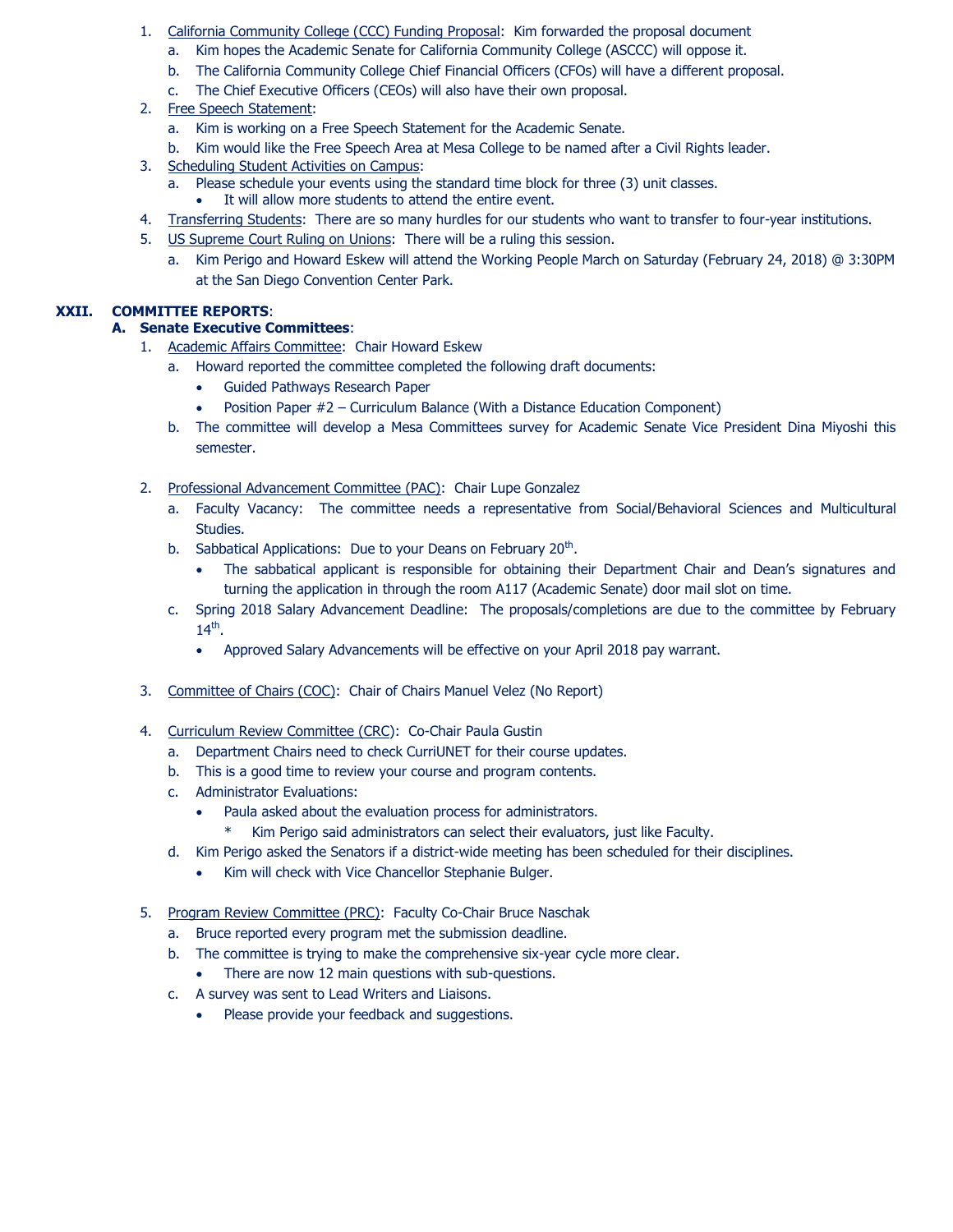### **C. Other Committees**:

- Basic Skills Committee (BSC): Coordinator Wendy Smith
	- a. Wendy reported the committee is addressing AB705 compliance and working on goal setting.
- 2. The Committee for Diversity Action, Inclusion & Equity (CDAIE): Chair Judy Sundayo

The CDAIE committee reported that it has worked to sponsor, co-sponsor or support 18 events during February 2018 for Black History Month, both on and off-campus. This includes

- the Rosa Parks Birthday Recognition event,
- two STEAM Discussions, one on Mathematics and one on Engineering,
- an Open Mic for Poetry and Spoken Word, and
- a Healing Circle for students to have the opportunity to share their deepest feelings and be supported by caring peers.
	- Events have been well attended and appreciated by all.
- $\triangleright$  This month the committee also posted flyers across campus designed to counter the hateful and divisive flyers which had been posted illegally on campus. The colorful flyers CDAIE posted underscored the importance of love, unity, solidarity and compassion.
- $\triangleright$  The Committee is also working diligently on planning for the first ever Deaf Celebration Day at Mesa slated for Wednesday, March 7<sup>th</sup> where faculty may bring their classes to a Deaf Immersion Tent experience, a Deaf Mosaic film, Deaf World Experience, Food Vendor operated by a Deaf individual, a Deaf Education Panel and a Deaf Poetry Performance.
- $\triangleright$  The Committee announced that this year's Cultural Unity Week will be April 9<sup>th</sup> 13<sup>th</sup> and will include the traditional Conversation with Elders event, the Student Diversity Club Luncheon, and the Student Advocacy Fair.
- 3. Mesa College Facilities Committee/District Review of Services Committee: Kim Perigo (No Report)
- 4. The Catalog Committee: Paul Sykes (No Report)
- 5. Other Committee Reports: (None)

# **XXIII. ANNOUNCEMENTS**:

- **A.** The next Academic Senate meeting is scheduled for March 5, 2018 in MC 211 A/B @ 2:15PM.
- **B.** The next Committee of Chairs (COC) meeting is scheduled for February 14, 2018 in MC211B @ 2:30PM.
- **C.** The next Committee of Chairs (COC) Enrollment Management meeting is scheduled for February 28, 2018 in MC211B @ 2:30PM.
- **D.** The "Stand" is now open to provide emergency support to help our students succeed. <http://www.sdmesa.edu/student-services/student-success-equity/the-stand.shtml>
	- 3. The Stand provides clothes for interviews, snacks and toiletries to our students.
	- 4. Faculty and Staff can support the "Stand" through monthly payroll deductions. (Johanna Aleman @ [jaleman@sdccd.edu\)](mailto:jaleman@sdccd.edu)

# **XXIV. ADJOURNMENT @** 4:01PM:

Motion to adjourn: **M/S** Velez/Gonzalez **UNANIMOUS**